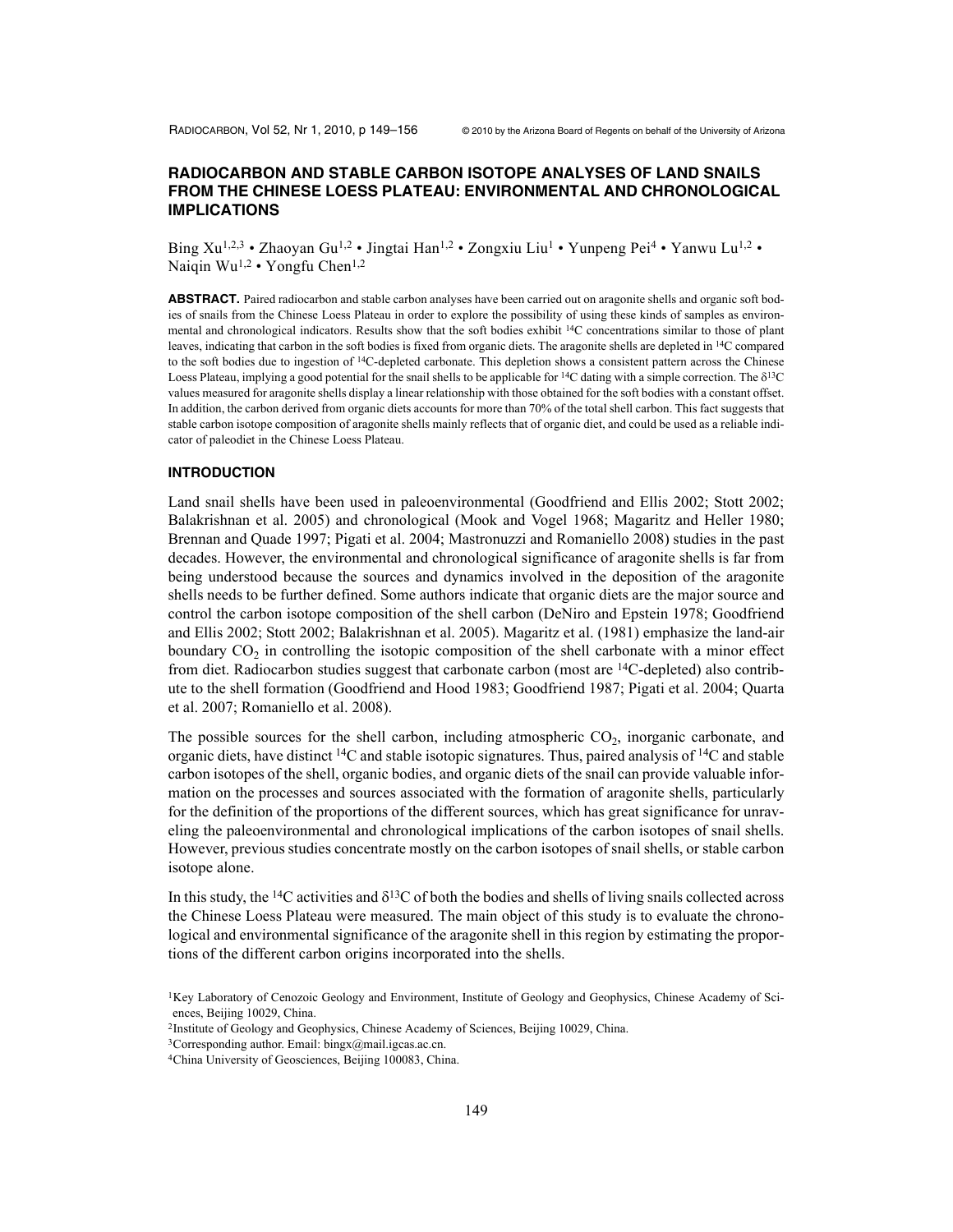# **MATERIALS AND METHOD**

The live land snails were collected mainly from the Chinese Loess Plateau (Figure 1), and cover different geographic settings across the region in order to have a wide representation of the study area. Each sample consists of at least 40 individuals, thus reducing the effect of individual anomalies. After collection, living snails were drowned in boiled deionized water and the soft parts were separated from the shells using forceps. Shells were not powdered during pretreatment to minimize the potential for adsorption of atmospheric  ${}^{14}C$  (Samos 1949). At the same time, the leaves of deciduous poplars were collected for determining the  ${}^{14}C$  activity of atmospheric  $CO_2$ . Nineteen samples, composed only of adult *Cathaica*, were selected for coupled stable and 14C isotopic analysis because of its wide distribution and abundance over the loess plateau. For the other samples (30), only  $\delta^{13}C$  was analyzed.



Figure 1 Locations of the sampling sites in the Chinese Loess Plateau. Filled circles represent the samples for both radiocarbon and stable carbon isotope analysis; empty circles indicate those only for  $\delta^{13}C$  analyses.

The live snail shells were treated with 6% NaOCl for 48–72 hr to remove organic matter, washed repeatedly, and sonicated for 5–10 min to remove adhering materials. The cleaned shells were briefly washed with diluted HCl to remove adhering carbonate, rinsed with distilled water, then dried using a filter vacuum, and dried further in a vacuum oven overnight at 70 °C.

The soft bodies, and plant leaves as well, were treated with 10% HCl for 6 hr at 25  $\degree$ C, washed repeatedly, sonicated for 5–10 min, dried using a filter vacuum, and further dried in a vacuum oven at 70 °C overnight. The dried soft bodies and leaves were crushed and amalgamated using a mortar and pestle for carbon isotopic analyses.

The 14C activities of the snail shells and soft bodies were measured by liquid scintillation spectrometry with benzene as the scintillation solvent. The shells were converted into  $CO<sub>2</sub>$  by acid hydrolysis by using HCl under vacuum, and the organic matter powder was combusted in an oxygen stream under a temperature of 900 °C. The  $CO_2$  produced was purified, collected with liquid nitrogen, and then reacted with lithium under 800 °C to be converted into  $Li_2C_2$ . After cooling,  $C_2H_2$  was obtained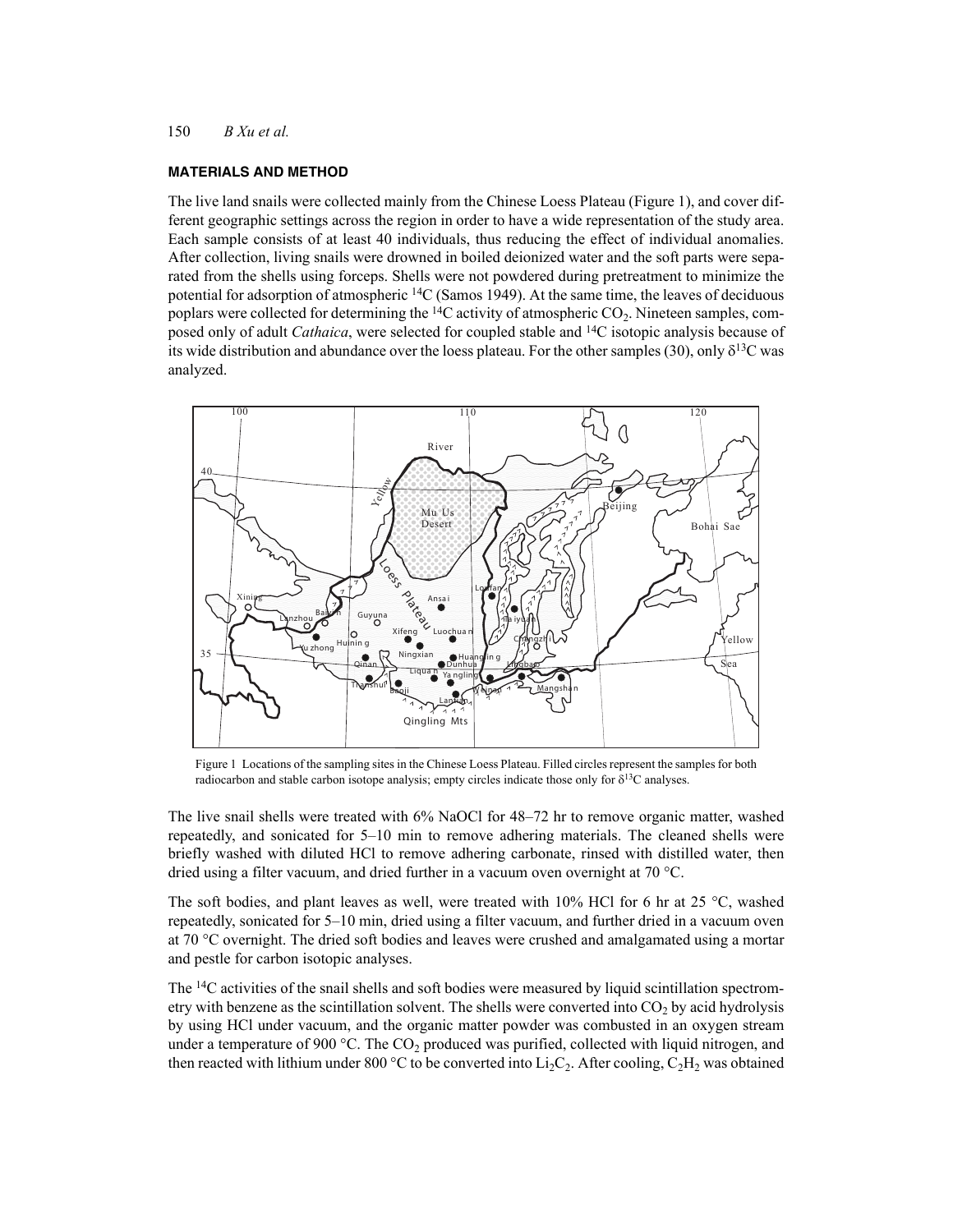through hydrolysis of the  $Li<sub>2</sub>C<sub>2</sub>$ , and finally catalyzed into benzene. The benzene was then mixed with the scintillator, a mixture of MSB+Butyl PDB. <sup>14</sup>C activity was measured by liquid scintillation spectrometry (Quantulus<sup>™</sup> 1220).

For stable carbon isotope analysis, the powders of aragonite shells and organic matter (soft bodies and leaves) were reacted with  $100\%$  phosphoric acid and combusted offline, respectively. The CO<sub>2</sub> produced was collected with liquid nitrogen, and isotopic ratios of  ${}^{13}C/{}^{12}C$  were measured with a MAT 252 mass spectrometer. The isotopic data were reported in the conventional notation as per mil (‰) deviations relative to the PDB standard with uncertainties (1  $\sigma$ ) of  $\pm 0.1\%$ .

# **RESULTS**

Carbon isotope compositions of the aragonite shells and soft bodies of the snail samples from the Chinese Loess Plateau are plotted in Figure 2. The stable isotopic composition of snail shells  $(\delta^{13}C_{shell})$  varies from -13.1‰ to -4.3‰. The soft bodies have an isotopic value  $(\delta^{13}C_{body})$  ranging from -26.8‰ to -18.1‰. The  $\delta^{13}C_{shell}$  displays a linear relationship with  $\delta^{13}C_{body}$  with an offset of  $14.0 \pm 0.7\%$  (Figure 2).



Figure 2 Stable carbon isotope relationship between aragonite shells and soft bodies of the living land snails from the Chinese Loess Plateau.

<sup>14</sup>C activities of the snail soft bodies range from 106.40 to 108.89 pMC with an average of 107.9  $\pm$ 0.6 pMC. These results display no distinguishable difference from those measured for the tree leaves  $(108.08 \pm 1.87 \text{ pMC})$ ; see Table 1), indicating that the carbon isotope compositions of the snail bodies are derived from organic diets without discrimination. In contrast, the aragonite shells are depleted in <sup>14</sup>C (93.75–99.57 pMC) compared to the bodies (Table 1), suggesting a contribution of <sup>14</sup>C-depleted carbonate to the shell.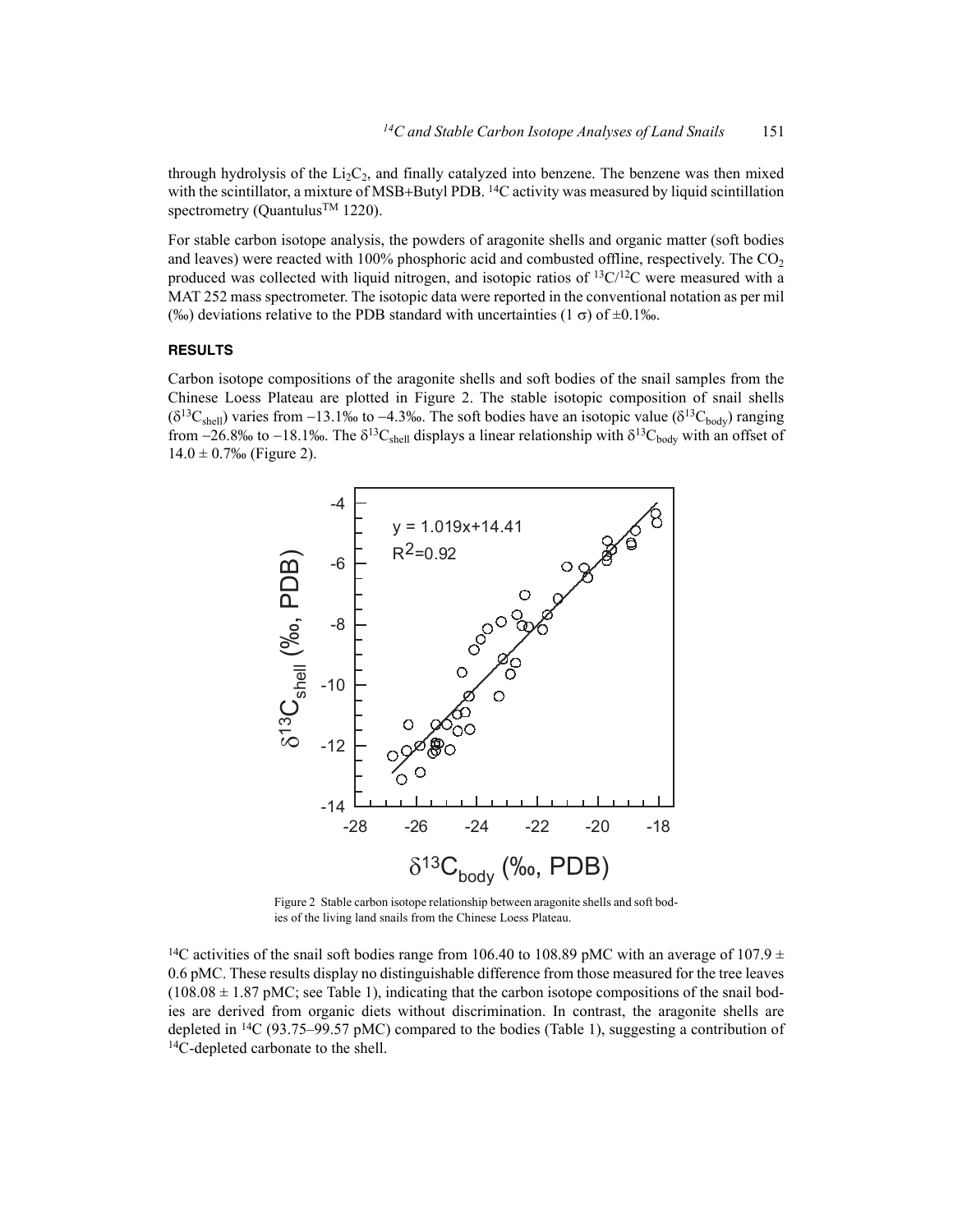# 152 *B Xu et al.*

|                  |                               |                       |                                                 |                  |                              | $f_{\rm atm}$ | $J_{\rm calc}$ | $J_{\text{met}}$ | Age            |
|------------------|-------------------------------|-----------------------|-------------------------------------------------|------------------|------------------------------|---------------|----------------|------------------|----------------|
| Location         | <b>Species</b>                | $\delta^{13}C_{body}$ | $\delta^{13}C_{shell}$ $A_{shell}$ <sup>a</sup> |                  | $A_{\text{body}}^{\text{a}}$ | $(\%)$        | (%)            | (%)              | anomaly        |
| Yuzhong          | C. cunlunensis                | $-21.7$               | $-7.7$                                          | $95.50 \pm 0.70$ | $108.16 \pm 1.34$            | 20            | 17             | 64               | $1256 \pm 112$ |
| Luochuan         | C. pulveratrix                | $-24.3$               | $-10.4$                                         | $96.44 \pm 0.71$ | $106.63 \pm 0.86$            | 14            | 12             | 74               | $1070 \pm 88$  |
| Weinan           | C. pulveratricula             | $-26.3$               | $-12.2$                                         | $93.80 \pm 0.69$ | $106.40 \pm 1.29$            | 12            | 14             | 74               | $1285 \pm 114$ |
| Mangshan         | C. pulveratrix                | $-22.9$               | $-9.6$                                          | $96.05 \pm 0.81$ | $108.25 \pm 1.27$            | -12           | 14             | 74               | $1211 \pm 116$ |
| Taiyuan          | C. pulveratrix                | $-21.3$               | $-7.2$                                          | $98.28 \pm 0.92$ | $108.19 \pm 1.07$            | 2.1           | 12             | 67               | $1029 \pm 109$ |
| Ansai            | C. cunlunensis                | $-26.3$               | $-11.3$                                         | $96.68 \pm 0.96$ | $107.12 \pm 1.13$            | 17            | 13             | 71               | $1106 \pm 116$ |
| Beijing          | C. pulveratrix                | $-22.3$               | $-8.1$                                          | $95.77 \pm 0.87$ | $108.15 \pm 1.07$            | 20            | 14             | 66               | $1237 \pm 108$ |
| Fenhe            | C. pulveratrix                | $-25.4$               | $-12.0$                                         | $93.75 \pm 0.89$ | $107.66 \pm 1.07$            | 9             | 15             | 76               | $1371 \pm 110$ |
| Xifeng           | C. pulveratricula             | $-22.4$               | $-7.0$                                          | $97.83 \pm 0.91$ | $108.31 \pm 0.96$            | 27            | 13             | 60               | $1095 \pm 103$ |
| Qinan            | C. pulveratrix                | $-25.5$               | $-12.2$                                         | $97.78 \pm 0.88$ | $108.20 \pm 0.97$            | 8             | 12             | 80               | $1071 \pm 102$ |
| <b>Huangling</b> | $C.$ pulveratricula $-23.9$   |                       | $-8.5$                                          | $98.35 \pm 0.88$ | $108.20 \pm 0.96$            | 24            | 12             | 64               | $1048 \pm 101$ |
| Liquan           | C. pulveratricula $-24.6$     |                       | $-11.5$                                         | $97.42 \pm 0.83$ | $107.89 \pm 0.94$            | 9             | 12             | 79               | $1074 \pm 98$  |
| Ningxian         | C. pulveratrix                | $-20.3$               | $-6.5$                                          | $96.97 \pm 1.03$ | $108.88 \pm 0.93$            | 22            | 14             | 64               | $1181 \pm 109$ |
| Tianshui         | $C.$ pulveratricula $-25.9$   |                       | $-12.0$                                         | $98.86 \pm 0.81$ | $108.00 \pm 1.04$            | 12            | 11             | 77               | $978 \pm 102$  |
| Baoji            | $C.$ pulveratricula $-22.5$   |                       | $-8.0$                                          | $95.45 \pm 1.03$ | $107.93 \pm 1.03$            | 21            | 14             | 65               | $1252 \pm 116$ |
| Yangling         | $C.$ pulveratricula $-24.4$   |                       | $-10.9$                                         | $96.06 \pm 0.84$ | $107.70 \pm 0.81$            | 11            | 13             | 76               | $1177 \pm 93$  |
| Lantian          | $C.$ pulveratricula $-25.2$   |                       | $-11.9$                                         | $99.57 \pm 0.82$ | $107.32 \pm 1.05$            | 9             | 10             | 81               | $861 \pm 103$  |
| Lingbao          | $C. \n  pulveratricula -23.1$ |                       | $-9.1$                                          | $95.34 \pm 0.92$ | $107.51 \pm 0.96$            | 16            | 14             | 70               | $1226 \pm 106$ |
| Dunhua           | $C.$ pulveratricula $-24.1$   |                       | $-8.8$                                          | $95.39 \pm 0.88$ | $108.20 \pm 0.96$            | 22            | 15             | 63               | $1292 \pm 103$ |
| Leaf             |                               | $-28.17$              |                                                 |                  | $108.08 \pm 1.87$            |               |                |                  |                |

Table 1 Measured and calculated results for live snails across the Chinese Loess Plateau.

<sup>a</sup>A uncorrected for isotopic fractionation; PMC =  $\%$  modern carbon (AD 1950).

#### **DISCUSSION**

The mass-balance model was often used to estimate the fractions of carbon of different origins and thus interpret the 14C depletion in snail shells (Goodfriend and Hood 1983; Romaniello et al. 2008). This model is based on the following assumptions: 1) isotope fractionation occurs when atmospheric  $CO<sub>2</sub>$  passes through the mantle into hemolymph, and the aragonite shell is deposited from bicarbonate pool; and 2) there is no fractionation between the metabolic  $CO_2$  and  $HCO_3^-$  pool. Based on this model, as suggested by Stott (2002), the  $\delta^{13}$ C of snail shells depends on the habits of snails, their dietary intake, and the  $pCO<sub>2</sub>$  at ground level, and thus it would be difficult to interpret the  $\delta^{13}$ C of shells solely in terms of dietary intake. Obviously, this contradicts the linear relationship found between the  $\delta^{13}$ C of shells and bodies/diets of both cultured (DeNiro and Epstein 1978; Stott 2002; Metref et al. 2003) and field-collected snails (this study), and contradicts a number of observations that show the  $\delta^{13}C$  of land snail shell reflects the carbon isotope composition of their diets (Magaritz et al. 1981; Goodfriend and Ellis 2002; Balakrishnan et al. 2005).

In fact, the isotopic fractionations involving the metabolic  $CO<sub>2</sub>$  fractionation can well explain the  $\delta^{13}$ C linear relationship and constant offset between the shells and bodies of the cultured snails (Stott 2002). The total fractionation between the metabolic  $CO<sub>2</sub>$  and aragonite shells is 12.7‰, 10‰ from the fractionation between the metabolic  $CO_2$  and  $HCO_3$ <sup>-</sup> pool from which the shell is deposited (Mook et al. 1974; Zhang et al. 1995) and 2.7‰ from that between aragonite and bicarbonate pool (Rubinson and Clayton 1969). In our study, the average offset between the aragonite shells and soft bodies is around 14.0‰, which is close to the total isotopic fractionations between the metabolic  $CO<sub>2</sub>$  and aragonite shells, supporting a significant fractionation between the metabolic  $CO<sub>2</sub>$  and  $HCO<sub>3</sub><sup>-</sup>$  pool that cannot be ignored during estimation of the proportions of the shell carbon with various origins.

Taking into account the mass balance, the following equations can be established: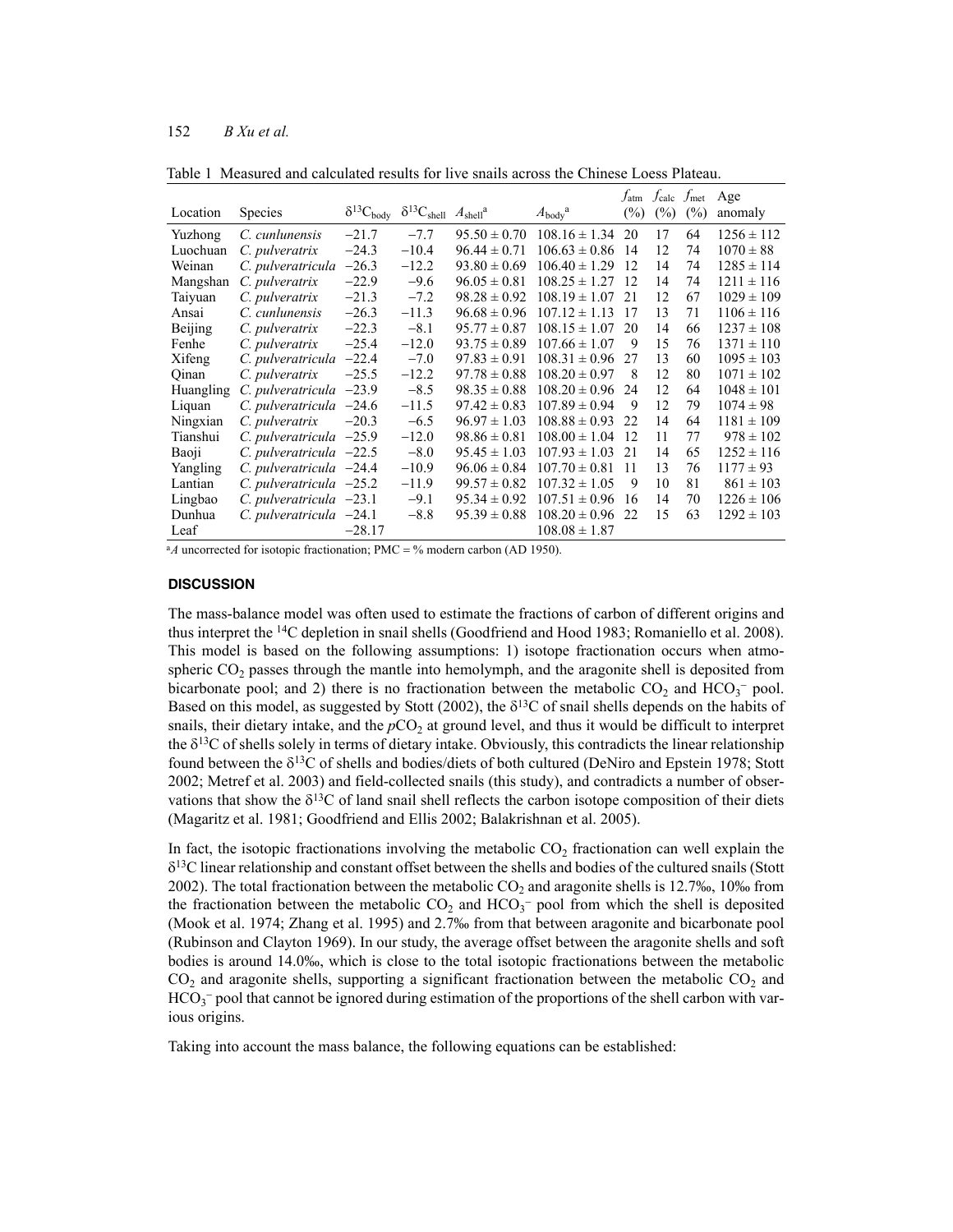*14C and Stable Carbon Isotope Analyses of Land Snails* 153

$$
R_{\text{total}} = f_{\text{met}} R_{\text{met}} + f_{\text{calc}} R_{\text{calc}} + f_{\text{atm}} R_{\text{atm}} \tag{1}
$$

$$
f_{\text{met}} + f_{\text{calc}} + f_{\text{atm}} = 1 \tag{2}
$$

where *R* and *f* are the <sup>13</sup>C/<sup>12</sup>C or <sup>14</sup>C/<sup>12</sup>C ratio and carbon fraction, respectively, and the subscripts *total*, *met*, *calc*, and *atm* represent respectively the integrate, metabolic, soil carbonate (mostly calcite), and atmospheric carbon sources for the  $CO<sub>2</sub>-H<sub>2</sub>O-CaCO<sub>3</sub>$  system in the snail body fluid from which the shell is deposited.

In the  $CO_2$ -H<sub>2</sub>O-CaCO<sub>3</sub> system, the carbon isotopic ratio is dominated by  $HCO_3^-$  and  $CO_2$  including gaseous and dissolved phases. When isotopic fractionation reaches equilibrium, there is

$$
R_{\text{total}} = fR_{\text{HCO}_3^-} + (1 - f)R_{\text{CO}_2} = R_{\text{HCO}_3^-} \left(f + \frac{1 - f}{\alpha}\right) \tag{3}
$$

where  $\alpha$  is the average value of fractionation factors between HCO<sub>3</sub><sup>-</sup> and dissolved and gaseous , and  $R_{\text{HCO}^-}$  and  $R_{\text{CO}^-}$  are the carbon isotopic ratios for  $\text{HCO}_3^$ and  $CO_2$  in the system, respectively. *f* is the molar fraction of  $HCO_3^-$ .  $CO_2\left(\approx \left(\alpha_{CO_2(aq.)}^{HCO_3^-} + \alpha_{CO_2(gas.)}^{HCO_3^-}\right)/2\right)$ , and  $R_{HCO_3^-}$  and  $R_{CO_2}$ 

In the system  $CO_2$ -H<sub>2</sub>O-CaCO<sub>3</sub>, there are 2 moles of HCO<sub>3</sub><sup>-</sup> for every 1 mole of Ca<sup>2+</sup> at normal pH. Therefore, the molar concentration of Ca  $(f_{Ca})$  is only half that of HCO<sub>3</sub><sup>-</sup> (f), i.e.  $f_{Ca} = 1/2(f)$ , or  $f =$  $2f_{\text{Ca}}$  (and  $f = 2f_{\text{calc}}$ ). Thus, Equation 3 becomes

$$
R_{\text{total}} = R_{\text{HCO}_3^-} \left( 2f_{\text{calc}} + \frac{1 - 2f_{\text{calc}}}{\alpha} \right)
$$
 (4)

Combing Equations 1 and 4, we get Equation 5:

$$
R_{\text{HCO}_3^-} = \alpha \frac{f_{\text{met}} R_{\text{met}} + f_{\text{calc}} R_{\text{calc}} + f_{\text{atm}} R_{\text{atm}}}{1 + 2f_{\text{calc}}(\alpha - 1)} \tag{5}
$$

Introducing  $\delta^{13}C_{\text{sample}} = \left(\frac{R_{\text{sample}}}{R}\right) \times 1000$ , Equation 5 then becomes  $=\left(\frac{R_{\text{sample}}}{R_{\text{sample}}}-1\right)\times 1000$ 

$$
\delta^{13}C_{\text{HCO}_3^-} + 1000 = \alpha_{13} \frac{f_{\text{met}} \delta^{13} C_{\text{met}} + f_{\text{calc}} \delta^{13} C_{\text{calc}} + f_{\text{atm}} \delta^{13} C_{\text{atm}} + 1000}{1 + 2f_{\text{calc}} (\alpha_{13} - 1)}
$$
(6)

where  $\alpha_{13}$  stands for the <sup>13</sup>C-<sup>12</sup>C fractionation factor. At 20 °C,  $\alpha_{13}$  = 1.0091 (Mook et al. 1974) and  $\delta^{13}C_{HCO3}$  =  $\delta^{13}C_{shell}$  – 2.7 (Mook and Vogel 1968; Rubinson and Clayton 1969), where  $\delta^{13}C_{shell}$  is the measured isotope composition of the snail shell.  $\delta^{13}C_{\text{met}}$  can be obtained by measuring the  $\delta^{13}C$ of the soft bodies ( $\delta^{13}C_{body}$ ).  $\delta^{13}C_{atm}$  is taken as -8‰ (Wahlen 1994).  $\delta^{13}C_{calc}$  is the value of carbonates in the surface soil of the Chinese Loess Plateau.

Introducing  $A_{\text{sample}} = {}^{14}C/{}^{12}C$  for the <sup>14</sup>C activity, we modify Equation 5 as follows:

$$
A_{\text{HCO}_3^-} = \alpha_{14} \frac{f_{\text{met}} A_{\text{met}} + f_{\text{calc}} A_{\text{calc}} + f_{\text{atm}} A_{\text{atm}}}{1 + 2f_{\text{calc}} (\alpha_{14} - 1)}
$$
(7)

where  $\alpha_{14}$  stands for the <sup>14</sup>C-<sup>12</sup>C fractionation factor and  $\alpha_{14} \approx \alpha_{13}^{2}$  (Wigley and Muller 1981).  $A_{\text{HCO}_3^-}$ ,  $A_{\text{met}}$ ,  $A_{\text{atm}}$ , and  $A_{\text{calc}}$  are <sup>14</sup>C activities of the HCO<sub>3</sub><sup>-</sup> pool, metabolic and atmospheric CO<sub>2</sub>,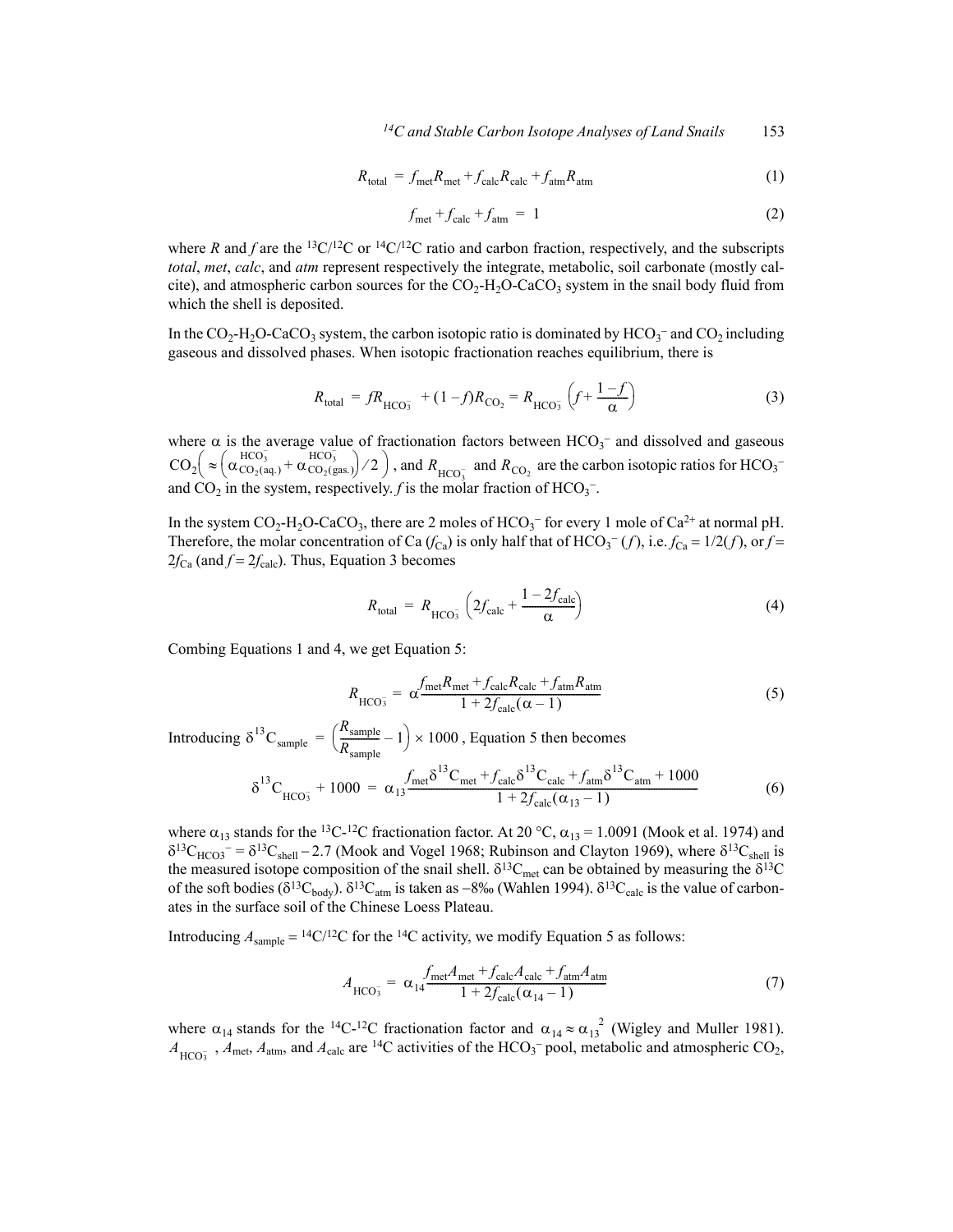# 154 *B Xu et al.*

and soil carbonate, respectively. Since old carbonate is completely 14C-depleted in most cases,  $A_{\text{calc}} = 0$  can be applied in Equation 7.  $A_{\text{HCO}_3^-} = (1 + 0.0027)^{-2} A_{\text{shell}}$ ,  $A_{\text{shell}}$  and  $A_{\text{met}}$ , and  $A_{\text{met}}$  are the measured <sup>14</sup>C activities of shells and bodies  $(A_{body})$ .

As the carbon isotopic values of the carbonate in surface soil  $(^{13}S_{\text{calc}})$ , <sup>14</sup>C activities, and carbon isotopic ratios can be obtained from previous work or measurement, the terms  $f_{\text{atm}}$ ,  $f_{\text{met}}$ , and  $f_{\text{calc}}$  become known through resolving the combined Equations 2, 6, and 7. According to Gu et al. (1991), the <sup>13</sup> $\delta_{\rm carb}$  of the surface soil ranges from -3‰ to -9‰, with an average of -6‰ in the Chinese Loess Plateau. In this study, the average value is used for <sup>13</sup> $\delta$ <sub>carb</sub>. This could cause a 1–2% shift for the calculated  $f_{\text{atm}}$  and  $f_{\text{met}}$ , but no effect for  $f_{\text{calc}}$  is observed.

The calculated results of the different carbon sources are presented in Table 1. The shell carbon is dominated by its ingested diet, which accounts for  $60-81\%$ . The fractions from atmospheric CO<sub>2</sub> vary from 8% to 27%; the proportions of carbon originated from carbonate display a narrow variation with an average of  $13 \pm 2\%$ . These results suggest that the organic diet is the main contributor for the shell carbon.

Concerning  $^{14}C$ , estimating the proportion of  $^{14}C$ -depleted carbonate in the snail shells allows calculation of the corresponding age anomaly. In order to calculate the age anomaly, fractionation correction of the  $A_{shell}$  term is necessary. The fractionation-corrected  $A_{corrected}$  term can be calculated from the measured term (*A*measured) by using the standard formula of Stuiver and Polach (1977):

$$
A_{\text{corrected}} = A_{\text{measured}} \left[ 1 - \frac{2(\delta^{13}C + 25)}{1000} \right]
$$
 (8)

his equation is valid only for the component of shell carbon derived directly or indirectly from atmospheric  $CO<sub>2</sub>$  (Pigati 2003). Therefore, Equation 8 should be

$$
A_{\text{corrected}} = A_{\text{measured}} \left[ 1 - \frac{2(\delta^{13} C_{\text{nlc}} + 25)}{1000} \right]
$$
 (9)

where  $\delta^{13}C_{\text{nlc}}$  is the carbon isotope of the shell carbonate derived from non-carbonate sources. Substituting  $\delta^{13}C_{HCO3}$ <sup>-</sup> =  $\delta^{13}C_{shell}$ -2.7 and  $\alpha_{13}$  = 1.0091 in Equation 6, the following is obtained

$$
\delta^{13}\text{C}_{\text{shell}} = \frac{f_{\text{met}}(1.0091\delta^{13}\text{C}_{\text{met}} + 11.8) + f_{\text{atm}}(1.0091\delta^{13}\text{C}_{\text{atm}} + 11.8) + f_{\text{calc}}(1.0091\delta^{13}\text{C}_{\text{calc}} - 6.35)}{1 + 2f_{\text{calc}}(1.0091 - 1)}
$$

and the proportion of the contribution of the non-carbonate sources (*P*) is

$$
P = \frac{f_{\text{met}}(1.0091\delta^{13}C_{\text{met}} + 11.8) + f_{\text{atm}}(1.0091\delta^{13}C_{\text{atm}} + 11.8)}{f_{\text{met}}(1.0091\delta^{13}C_{\text{met}} + 11.8) + f_{\text{atm}}(1.0091\delta^{13}C_{\text{atm}} + 11.8) + f_{\text{calc}}(1.0091\delta^{13}C_{\text{calc}} - 6.35)}
$$

Thus, Equation 9 becomes

$$
A_{\text{corrected}} = A_{\text{shell}} \left[ 1 - \frac{2(P_{\text{nlc}} \delta^{13} C_{\text{shell}} + 25)}{1000} \right]
$$
 (10)

*P*<sub>nlc</sub> displays a rather consistent variation across the Chinese Loess Plateau, ranging from the 0.71 to 0.86, with an average of  $0.79 \pm 0.04$ . Therefore, the fractionation correction can be reduced to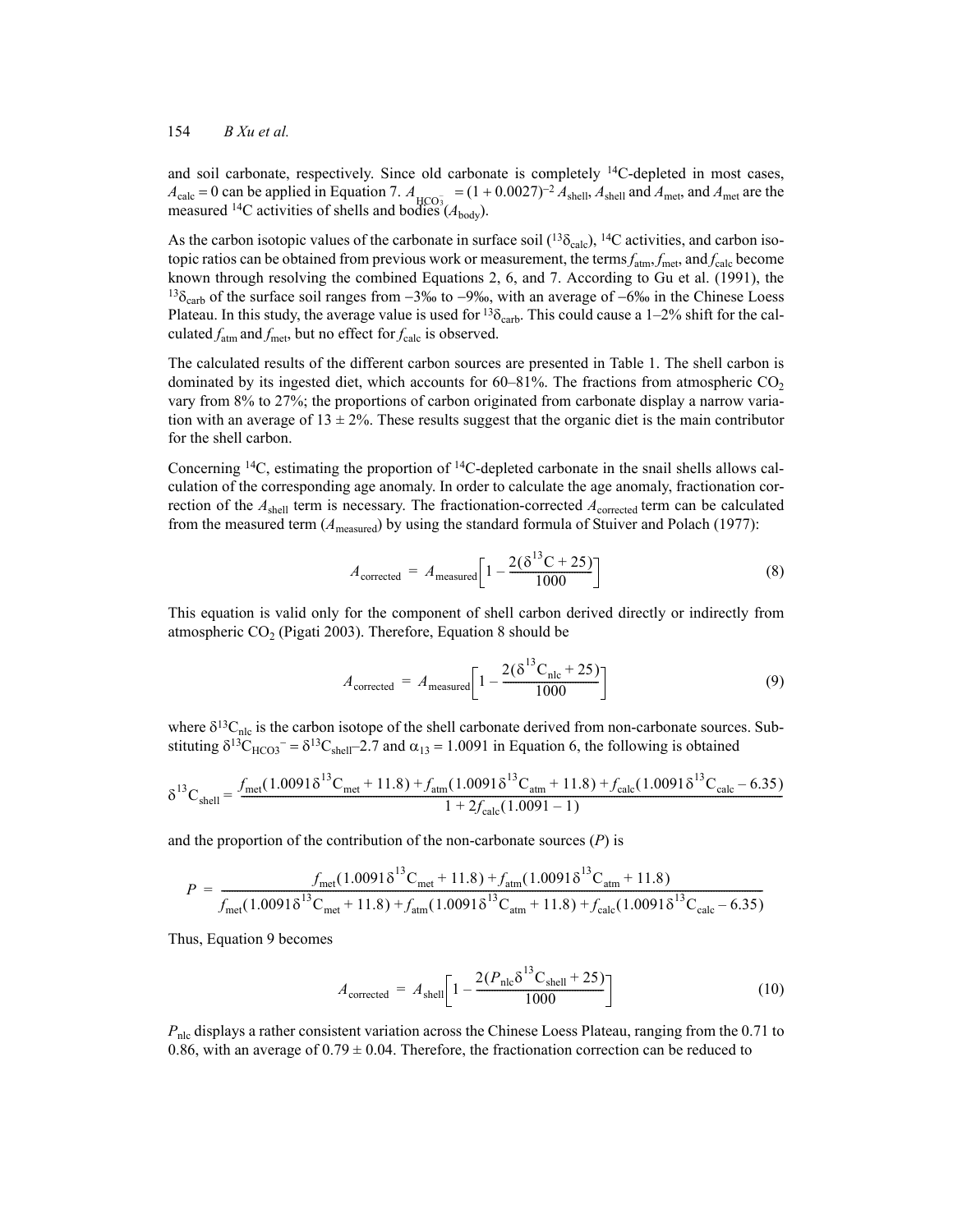$$
A_{\text{corrected}} = A_{\text{shell}} \left[ 1 - \frac{2(0.79 \delta^{13} C_{\text{shell}} + 25)}{1000} \right]
$$

and the age anomalies  $(\Delta)$  can be calculated by

$$
\Delta = -8033 \ln \left( \frac{A_{\text{shell}} \left[ 1 - \frac{2(0.79 \delta^{13} \text{C}_{\text{shell}} + 25)}{1000} \right]}{A_{\text{atm}}} \right)
$$

The results in Table 1 show that the age anomalies range from  $860 \pm 66$  to  $1371 \pm 134$  yr. The measured age anomalies are rather convergent (1148 ± 127 yr), demonstrating that the 14C of the *Cathaica* shells has the potential for chronological application after a simple correction in the Chinese Loess Plateau. The convergent 14C age anomalies of the shell carbonate across the Chinese Loess Plateau might be associated with the similarities of both the ecological habits of the studied snails and the calcium sources. According to Goodfriend (1987), the age anomalies correspond closely with the ecology of the snails, and the difference in availability of calcium for shell growth. Snails with a continual availability of calcium for growth do not need to take up as large an amount of carbonate as plant-dwelling species, to which carbonate is available only by ground feeding (Goodfriend 1987), and have less <sup>14</sup>C-depletion of the shell carbonate. In our study, the samples for <sup>14</sup>C analysis are composed of the same species, *Cathaica*, which should have similar ecological habits. Likewise, topsoil in the Chinese Loess Plateau, which has uniform origination and is enriched in calcium minerals, can provide a continual supply of calcium for snail growth. As pointed out by Pigati (2003) and Quarta et al. (2007), the age anomaly correction can result in a significant enlargement of uncertainty, which may limit its applications for higher chronological precision, such as archaeological chronology.

### **CONCLUSION**

The stable and 14C isotope composition of aragonite shells and soft bodies of the *Cathaica* collected in different sites of the Chinese Loess Plateau have been analyzed in order to estimate the possible carbon sources, paleovegetation and chronological implications of the shells. The 14C activities of snail bodies cannot be discriminated from that of the plant leaves. The  $14C$  activities of shell aragonite are significantly lower than those measured for bodies, indicating the incorporation of 14Cdepleted carbon from carbonate into the shell. The age anomalies of the shells caused possibly by ingested carbonate concentrated around 1148 ± 127 yr, suggesting the potential of the *Cathaica* shell for chronological application in the Chinese Loess Plateau. The  $\delta^{13}$ C of shell aragonite displays a linear relationship with the carbon isotopic composition of bodies with a constant offset of 14.0‰. The fractions of the different carbon sources in snail shells have been estimated by a model, which considers both mass balance and isotope fractionations between different carbon phases during the formation of the snail shells. The results show that the fraction of the carbon from organic diets accounts for  $60-81\%$ , and the proportions of the carbon from carbonate and atmospheric  $CO<sub>2</sub>$  ranges from 8% to 27% and 10% to 17%, respectively, indicating the shell  $\delta^{13}C$  of the *Cathaica* in the Chinese Loess Plateau mainly reflect that of organic diets.